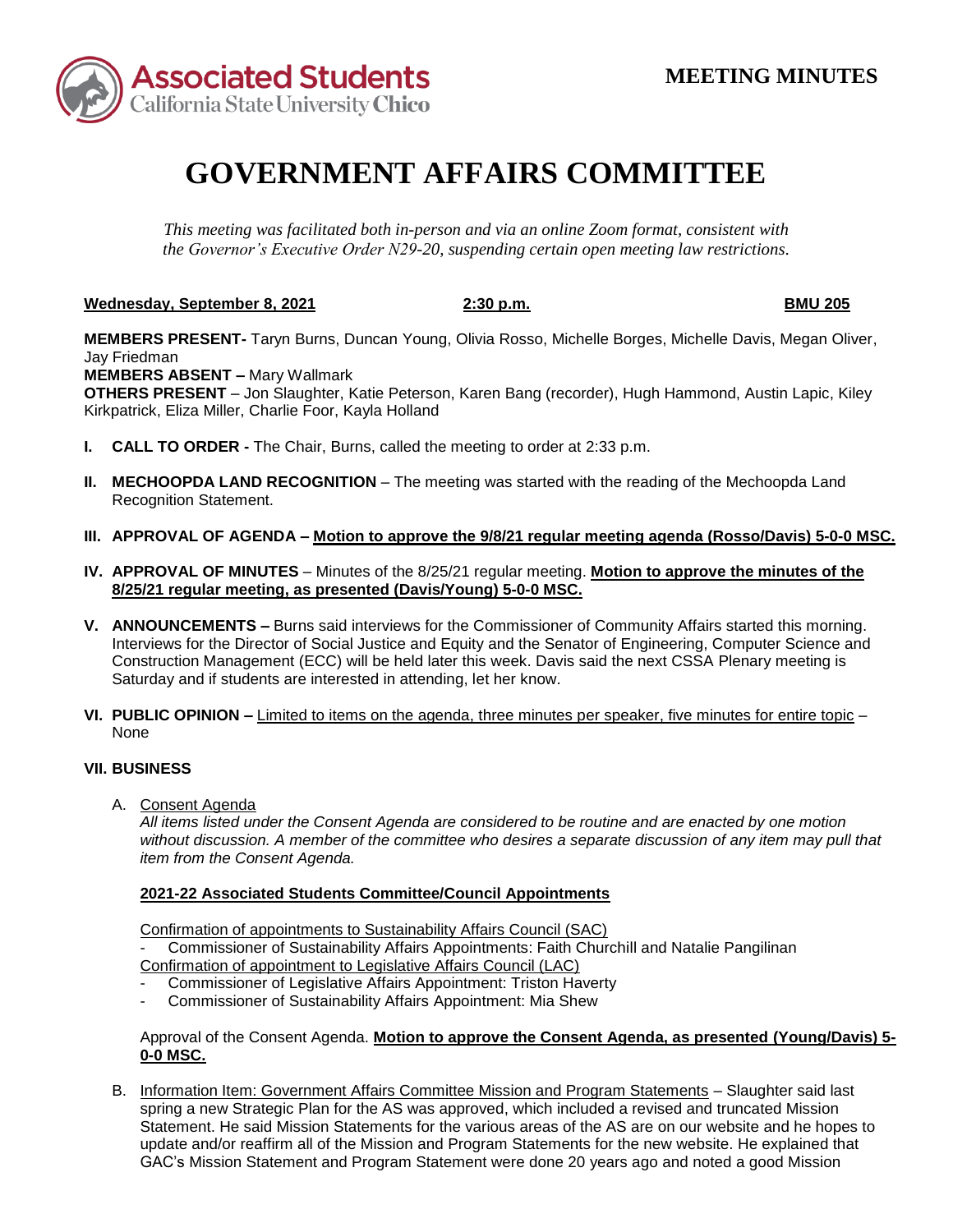#### Associated Students Government Affairs Committee Meeting Minutes

 Statement answers what we do, how we do it and why we do it. Slaughter noted that this Mission Statement doesn't necessarily say why we do it, and that might be something this committee would like to revisit and perhaps reword. He said the Program Statement is more of a general description of what we do and who we do it for. Slaughter suggested that perhaps a sub-committee could be set up to work on this, unless the entire GAC would like to work on it. Discussion was held and Burns suggested a sub-committee of three to four members could meet to discuss this. Rosso, Davis and Borges expressed interest in the sub-committee. Burns requested the information be provided to her by Wednesday of next week so it can be added to the upcoming GAC agenda.

 generated by comments made by last year's members, and that staff keep track of questions and challenges process for revising the AS Bylaws and said the items being discussed today would require the Board's Requirements, the CO minimum is that undergraduates have completed one semester and earned 6 units prior to filing for the election, Graduate students actively enrolled in 3 semester units to file. AS Chico requires for Directors that they need 45 units minimum (12 from Chico) and enrolled in the semester immediately can be elected with very few votes. Slaughter showed a working draft, "a candidate must receive at least 10% Write-in Issues and also said Write-in candidates are not required to have their eligibility verified like the removal from office, he said there has been confusing and conflicting actions and practices within the Bylaws or return and train one week before start of the semester, or do orientation and on-boarding after the trainings and orientations without cause and by practice has been an automatic removal. The Bylaws say it's 2/3 vote of Board or Committee for missing trainings without "good cause." In addition, it is noted that requires 2/3 vote to remove. He said removal from office is done differently and interpreted differently. The minimum number of votes to win the office? 2. Or do we not allow write-in candidates and go strictly to the C. Information Item: 2022 AS Election Topics – Burns said last year's election brought up various concerns. Slaughter said the concerns were regarding GPAs, units, write-ins, trainings, and good cause. He said this is that come up. He explained the timeline for discussing and making changes, if needed, by the end of the fall semester, for next year's filing period. Slaughter said the following discussion topics came up: Possible Eligibility Modifications, Write-ins vs. Appointments, Required Trainings and Orientations. He explained the approval; however, the GAC could make recommendations. He noted the following possible eligibility modifications: GPA's – AS Chico's requirements to file for and maintain office are higher than the Chancellor's Office (CO) minimums, Residency and Enrolled Units – AS Chico's requirements to file for and maintain office are higher than the CO minimums. Full-year Commitment – should known mid-year graduates be eligible for office? Slaughter first reviewed the GPA requirements, noting that the CO minimum is 2.0, AS Chico is 2.5 to file/2.3 to maintain office (undergraduates), 3.0 to maintain for graduate students. He said over the past three years 7 representatives became ineligible after being elected because of their GPA's. Regarding Residency preceding filing. Commissioners and Senators need 12 units minimum from Chico, no immediate preceding semester enrollment. Enrolled Units: CO Minimum is 6 for undergraduates, 3 for graduates. AS Chico requires 9 for undergraduates, 6 for graduates to file and maintain office. The maximum unit load of 150 is the same as the CO. Slaughter said regarding Write-ins, it needs to be discussed if they should allow write-ins, or instead appoint vacant offices. Appointments could start before the end of the spring semester. He said many other CSU campuses do not allow write-ins during elections, they instead go through an appointment process to fill vacant offices. If we do allow the write-in process, should a candidate be required to achieve a minimum percentage of the vote count from the previous election in order to win? He noted that sometimes someone of the total vote from the immediately preceding AS General Election to be elected to office." He provided data on the last three elections. He said it could be modified that the candidate must receive at least 10% of the total vote **for that office** from the immediately preceding AS General Election. He reviewed common declared candidates. A student could receive the most votes and then be found to be ineligible to hold office, and the next eligible candidate becomes the winner. Write-in candidates do not currently need to make contact of any kind with the Election Supervisor prior to the election, which can be a challenge. Required Trainings and Orientations were next reviewed. Slaughter questioned if August requirements should be cancelled or shortened; could trainings happen after school starts? He said a definition of "good cause" is needed and that practice has been to honor academic, medical, civic and military reasons. Regarding and Policy. He questioned whether or not the requirement for a pre-semester return be removed altogether, semester starts? Slaughter next reviewed Good Cause – Academic (summer course, study abroad, unit earning internship), Medical, Military, Civic. He said our Attendance Policy defines similar cause for regular meetings, not just trainings. Slaughter said regarding removal from office, it happens by missing required automatic removal will happen on the third unexcused absence from meetings. Non-performance of duties Attendance Policy says they will be removed from office on the occurrence of their (third) absence without cause or excuse. Slaughter said up for discussion are the following regarding Eligibility: 1. Do we lower GPA requirements to match the CO minimums? 2. Do we lower enrolled unit requirements to match the CO minimum? 3. Do we modify our required units (12/45) to run for AS office? 4. Do we require a full-year commitment? Next, Write-in Candidates: 1. Do we allow write-in candidates, and if so do we require a appointment process for uncontested offices? Slaughter explained that elections fall under GAC purview, so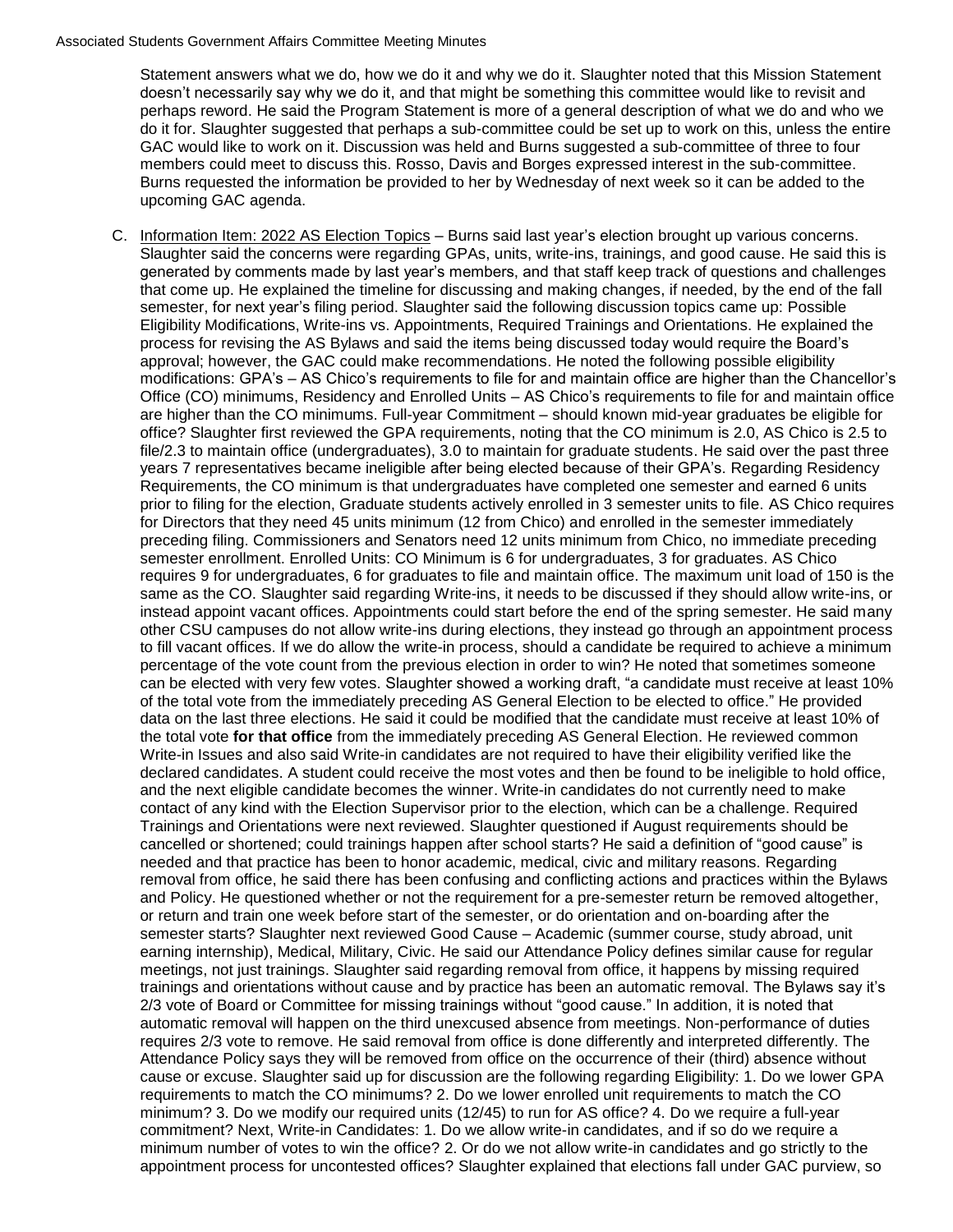approval as it's in the Bylaws. Slaughter reviewed the semester timeline regarding decisions on these it's their decision, and reported to the BOD. Regarding Required Trainings: 1. Do we require attendance at August orientations and trainings? 2. Do we define "good cause" specifically for trainings? 3. Is removal from office automatic or by Board/Committee vote? If August Orientations are changed, it would require BOD subjects.

 Young suggested considering the EVP position as a sliding vote; the person who gets second place as required majors for his position, which could also be discussed. He said he would like to see the EVP position requirements to the CO minimum. She also said for most offices we shouldn't say they have to be on campus be required to be here the full year as it causes difficulty in transitioning while still maintaining meetings. Lapic said regarding the full year commitment, any students running for Board positions should not be eligible to run holding their position. Rosso said when she learned that a full year commitment wasn't required, she was said anyone who receives up to five write-in votes should be considered for appointment to that position so could think about what the guidepost is that they want to establish, they don't have to have write-ins. She said discussed and Davis said she enjoyed the summer trainings and felt more confident about her role and what are gained. Regarding removal of office, he suggested that this decision go to the Board at the third absence President, becomes the Executive Vice President. Lapic said he is exploring the possibility of opening the removed from the ballot and that position go to the second vote getter in the election for President. **Motion to continue this discussion until it concludes, or until 3:30 p.m. (Young/Rosso) 5-0-0.** Young said the only way to be equitable is to be as accessible as possible and said it doesn't seem fair or just to have some of these requirements as they exclude more people. Discussion was held regarding the GPA requirements. Rosso noted that if a student has a low GPA then they're struggling; adding on an elected position could make them suffer more. She reminded that students are here for school. Oliver suggested lowering the GPA for the full year, except for the President position. Davis said from a commissioner's point of view, they should if they're not here the full year as it has a detrimental impact on the corporation. Young questioned if it means present at Chico State and taking classes here at the University, or if they could be studying abroad and surprised. She agreed that directors should have the full year commitment requirement. Burns said if current orders are not extended for Zoom meetings, students would need to be present on campus. She noted that commissioners and senators are encouraged to be here the full year. Young questioned how to make sure the unit requirements are inclusive of transfer students and Slaughter reviewed the Residency requirements with the committee. **Motion to extend discussion to 3:35 p.m. (Young/Davis) 5-0-0 MSC.** Oliver noted that there are a lot of elected officials on this team that were write-in candidates. She said she has heard from a lot of students that they don't like when someone campaigns for one position, then says write me in for this other position. She suggested if keeping write-ins, that they should have to receive a minimum vote count from the previous election to make it fair. Young suggested 5% of the turnout of the current election. He also that if it's not filled, we could reach out to them. Oliver said if you're a confirmed candidate for a position, you should not be allowed to do a write-in or campaign as a write-in for another position. Discussion was held. Slaughter said if the write-in is eligible to hold office, if they get the most votes, they'd win. Peterson said they if there's a position that isn't being run for, it would be filled via appointment. Required summer trainings were she is supposed to be doing. Borges said she likes the idea of holding trainings just a week before school starts, and then do the rest of training the first week or weekend of school. Lapic said regarding defining good cause, it mentions internship, but unit earning internship, which prohibits a lot of the academic resources that for review to determine why they are missing meetings.

 holiday within the AS. Burns said Juneteenth was approved as a paid holiday. Young added that establishing this as a holiday would have to go to BOD and that there is a cost to having a holiday, which they also need to D. Discussion Item: Possibility of recognizing California Indians Day as a paid holiday – Kirkpatrick said she met with Rachel McBride recently to discuss the possibility of creating California Indians Day as a paid holiday for the AS. She advised that the AS takes Indigenous Days, previously Columbus Day, as a holiday. She said McBride liked the idea of this new holiday; otherwise, she suggested doing something else to recognize the keep in mind as well. He agreed with recognizing these people whose land was taken from them. Rosso agreed with Young. Oliver said she supports it 100% but noted that Chico State as a whole need to explain the importance of this holiday, making sure we share the importance with students. Kirkpatrick said students would still have to go to school and AS student employees wouldn't get paid for this holiday, only career staff would. Peterson suggested talking to someone at University Housing regarding renaming Sutter Dining, as John Sutter participated in native American genocide. Kirkpatrick said Peterson also suggested possibly renaming the BMU conference rooms. She said her intention was to find out what the committee thought about this, and whether or not to move forward. The committee agreed with moving forward with the holiday, and considering the other items suggested. Peterson reminded that they'll have to answer the questions about a lot of causes and a lot of reasons to have holidays.